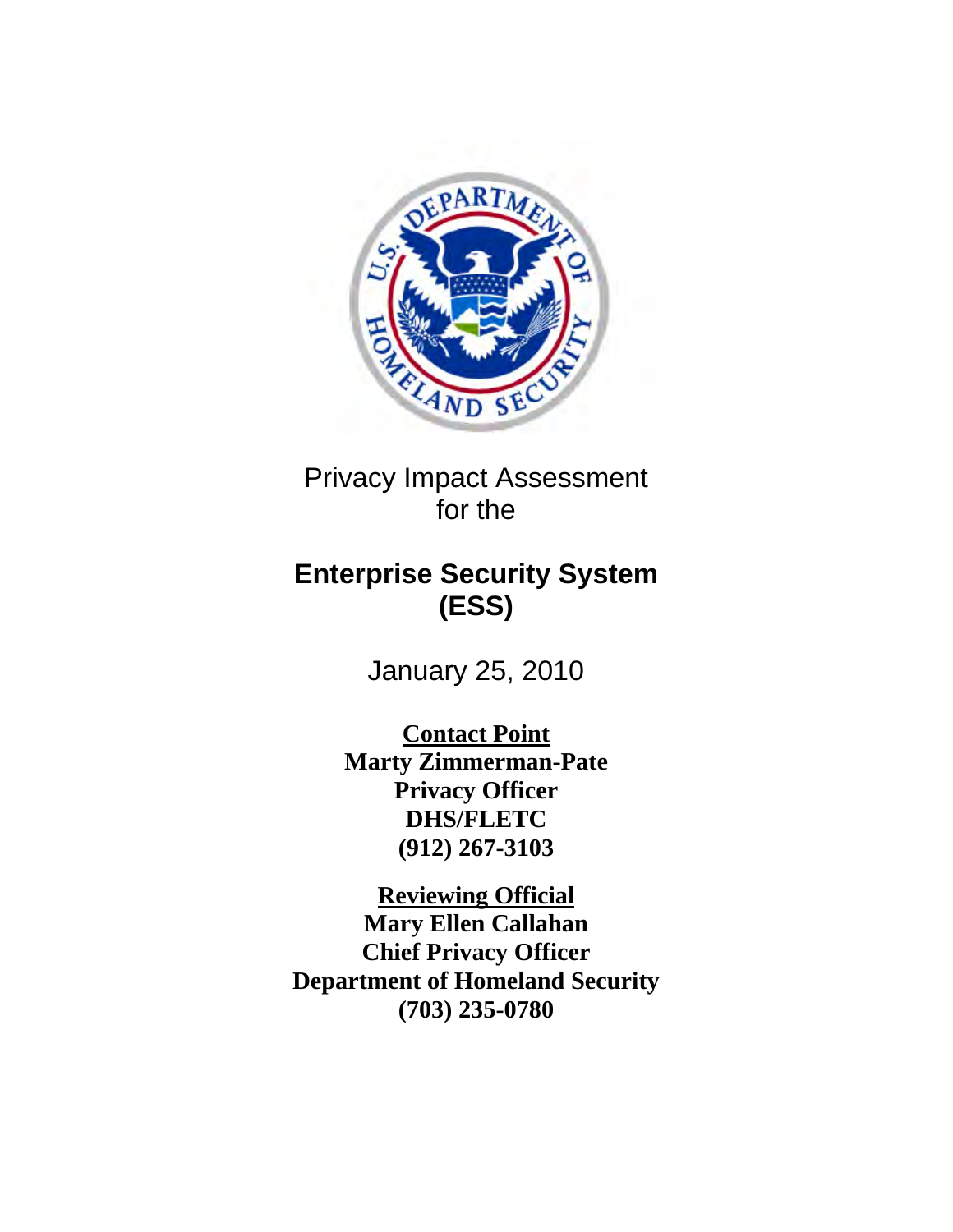

## **Abstract**

The Federal Law Enforcement Training Center (FLETC) is launching the Enterprise Security System (ESS). ESS will standardize the process for students, contractors, visitors, and personnel to obtain access to FLETC facilities. This PIA is being conducted because personally identifiable information (PII) will be collected and maintained on students, visitors, and personnel.

## **Overview**

FLETC provides basic and advanced law enforcement training to more than 82 federal, state, local, and international law enforcement organizations (generally referred to as Partner Organizations). More than 60,000 students are trained annually at FLETC sites, requiring secured access to both FLETC sites and registration information. To properly control access to FLETC facilities and information, individuals must wear identification issued by the Security and Emergency Management (SEM) Division at all times. The information in ESS will be used to issue photo identification badges and credentials, parking permits, and visitor badges.

FLETC uses multiple forms to collect the PII contained within ESS. The PII pertains to students, contractors, visitors, and personnel of FLETC. Students who train at FLETC may return many times throughout their law enforcement careers. Visitors may be friends or family members of students or personnel who attend student events or visitors seeking information from or consultation with FLETC personnel. Information will only be collected from students, contractors, visitors, and personnel of FLETC.

The following steps describe a typical student applicant transaction in ESS:

- 1. Student is scheduled for training at FLETC.
- 2. Student completes required application and registration form.
- 3. Form is sent to SEM Division for badge issuance, data validation, and background check.
- 4. Completed form is sent to SEM Division for personnel security processing.
- 5. If a student has previously attended FLETC, their file is pulled from ESS and the data is updated as needed. If not, information is entered into ESS in full by SEM Division personnel.

The functions performed by ESS were previously performed manually, or by various standalone systems with no interconnectivity. These functions include a general background check, driver license validation, and similar verifications to establish the identity and suitability of students, personnel, and visitors. Each FLETC site used a different system or program to generate identification cards, which must be worn when on-site. With the launch of ESS, these functions will be performed under the auspices of one system.

# **Section 1.0 Characterization of the Information**

The following questions are intended to define the scope of the information requested and/or collected as well as the reasons for its collection as part of the program, system, rule, or technology being developed.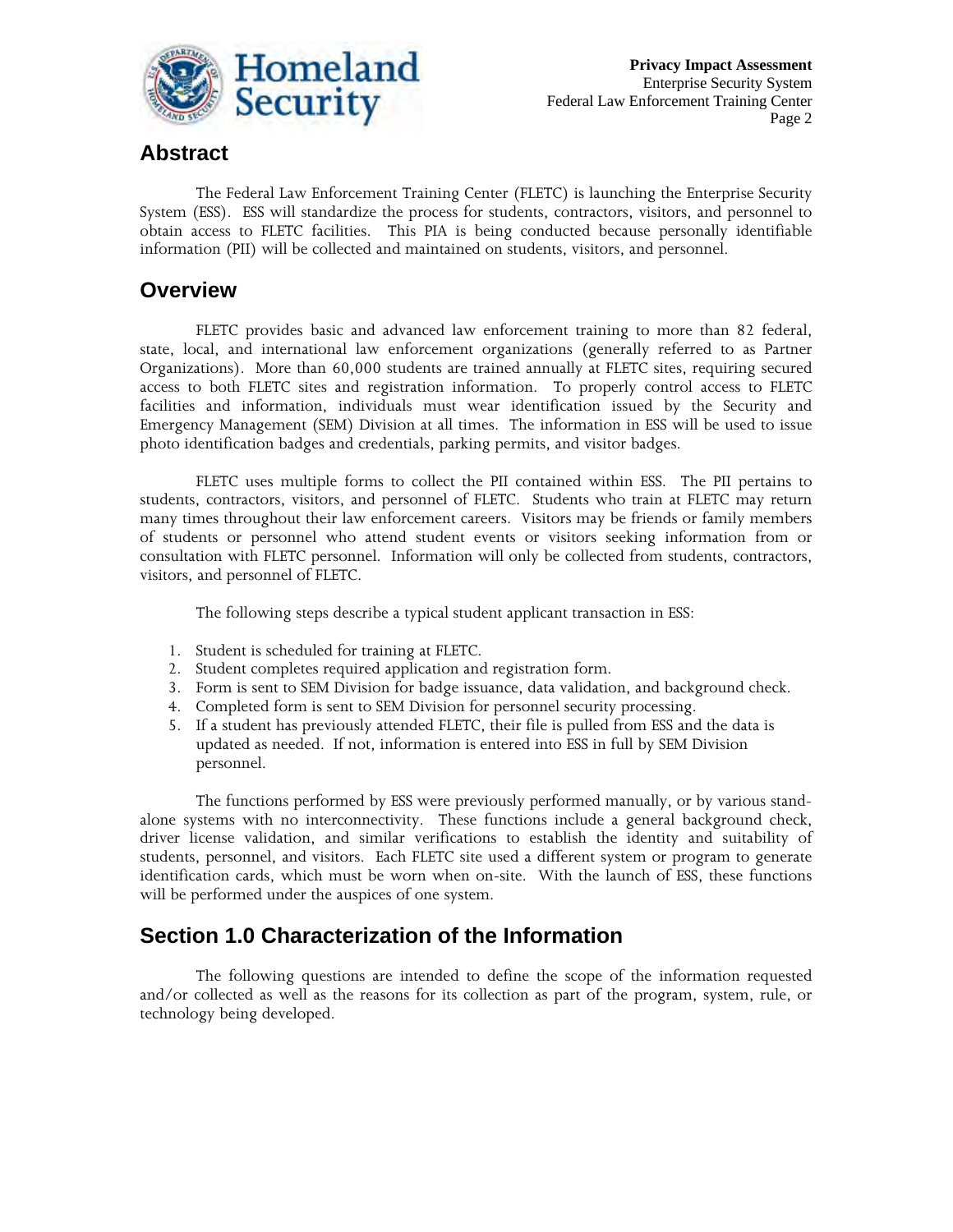

### **1.1. What information is collected, used, disseminated, or maintained in the system?**

The following information will be collected from students, contractors, visitors, and personnel seeking to gain access to FLETC facilities. Individuals visiting FLETC students, contractors, and personnel will be sponsored and checked in on a daily basis. They will not be processed through ESS.

| <b>Students</b>          | <b>Contractors and Visitors</b> | Personnel                |
|--------------------------|---------------------------------|--------------------------|
| Name                     | Name                            | Name                     |
| Social Security Number   | Social Security Number          | Social Security Number   |
| Date of Birth            | Date of Birth                   | Date of Birth            |
| Home address             | Home address                    | Home address             |
| Agency                   | Employer                        | Office                   |
| Position                 | Position                        | Position                 |
| <b>Emergency Contact</b> | <b>Emergency Contact</b>        | <b>Emergency Contact</b> |
| Information              | Information                     | Information              |
| Drivers License Number   | Drivers License Number          | Drivers License Number   |
| Housing Assignment       | Citizenship                     | Photograph               |
| Photograph               | Photograph                      |                          |

The system creates and assigns a unique number for each card issued. In addition to the information above which is obtained directly from the individual, the system will contain positive or negative outcomes from background checks, and any annotations concerning access restrictions.

### **1.2. What are the sources of the information?**

The PII will be collected directly from individuals seeking access to FLETC. Each form contains a Privacy Act Statement and is outlined in Appendix A. The information will be manually entered into the system by the SEM Division personnel. Completed forms will be used to perform background investigations and only the background check results will be recorded in ESS. Original documents required to process applications for employment and access to FLETC are maintained by the Personnel Security Branch of the SEM Division in accordance with DHS/ALL -024 Facility and Perimeter Access Control and Visitor Management System of Records (January 16, 2009, 74 FR 3081).

### **1.3. Why is the information being collected, used, disseminated, or maintained?**

The information will be collected from individuals to: identify those seeking access to FLETC facilities; complete background checks; and provide emergency contact information. Citizenship is collected from contractors and foreign national visitors to meet DHS foreign visitor vetting requirements.

### **1.4. How is the information collected?**

Individuals seeking access to FLETC facilities will complete the appropriate FLETC forms, some of which may be submitted electronically. Individuals may also send or bring hard copies of the completed forms to FLETC. Information identified in Section 1.1, along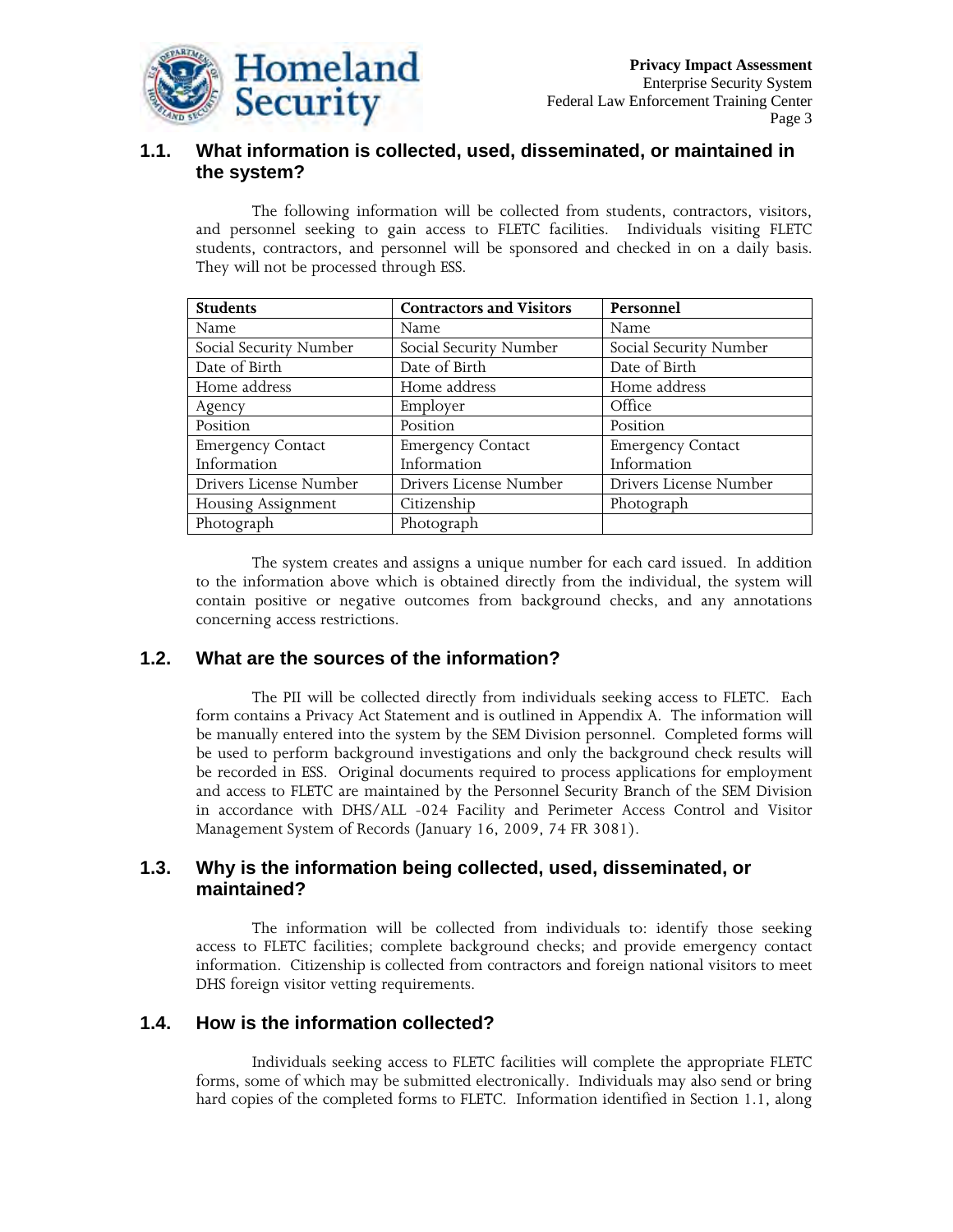

with results of the background check, will be entered into ESS by SEM Division personnel once verification has been completed.

### **1.5. How will information be checked for accuracy?**

Information provided by the individual will be assumed to be accurate. If, in the process of performing necessary verifications, there appear to be inaccuracies, the individual will be contacted by SEM Division personnel and provided an opportunity to clarify or correct the information.

### **1.6. What specific legal authorities/arrangements/agreements define the collection of information?**

FLETC's legal authority to operate and administer training programs can be found in 6 U.S.C. §§ 464-464e, and Memorandum of Understanding for the Sponsorship and Operation of the Consolidated Federal Law Enforcement Training Center, dated September 30, 1970, as amended. Executive Order 11348 provides for training government personnel.

 Executive Order 9397, as amended, allows federal agencies to use an individual's Social Security Number as their "permanent account number." At FLETC, the SSN will be used only as necessary in connection with processing student records and financial transactions. The use of the SSN is made necessary because of the large number of present and former students who attend or have attended FLETC Programs, and who potentially may have identical names and dates of birth and whose identities can only be distinguished by SSN.

Authority to maintain records associated with DHS facility and perimeter access control, including visitor management can be found in 5 U.S.C. § 301; the Federal Records Act, 6 U.S.C., the Homeland Security Act; 44 U.S.C. § 3101; and Executive Order 9397, as amended; Executive Order 12968, Federal Property Regulations, issued July 2002.

### **1.7. Privacy Impact Analysis: Given the amount and type of data collected, discuss the privacy risks identified and how they were mitigated.**

 There is a risk that some PII collected in ESS will be inaccurate. The risk associated with ESS's retention of inaccurate PII is mitigated by the fact that information is collected directly from the individual.

There is also a risk that more information will be collected than is necessary for the program. To reduce the risk, only information needed for the required background checks and issuance of badges and credentials will be collected.

### **Section 2.0 Uses of the Information**

 The following questions are intended to delineate clearly the use of information and the accuracy of the data being used.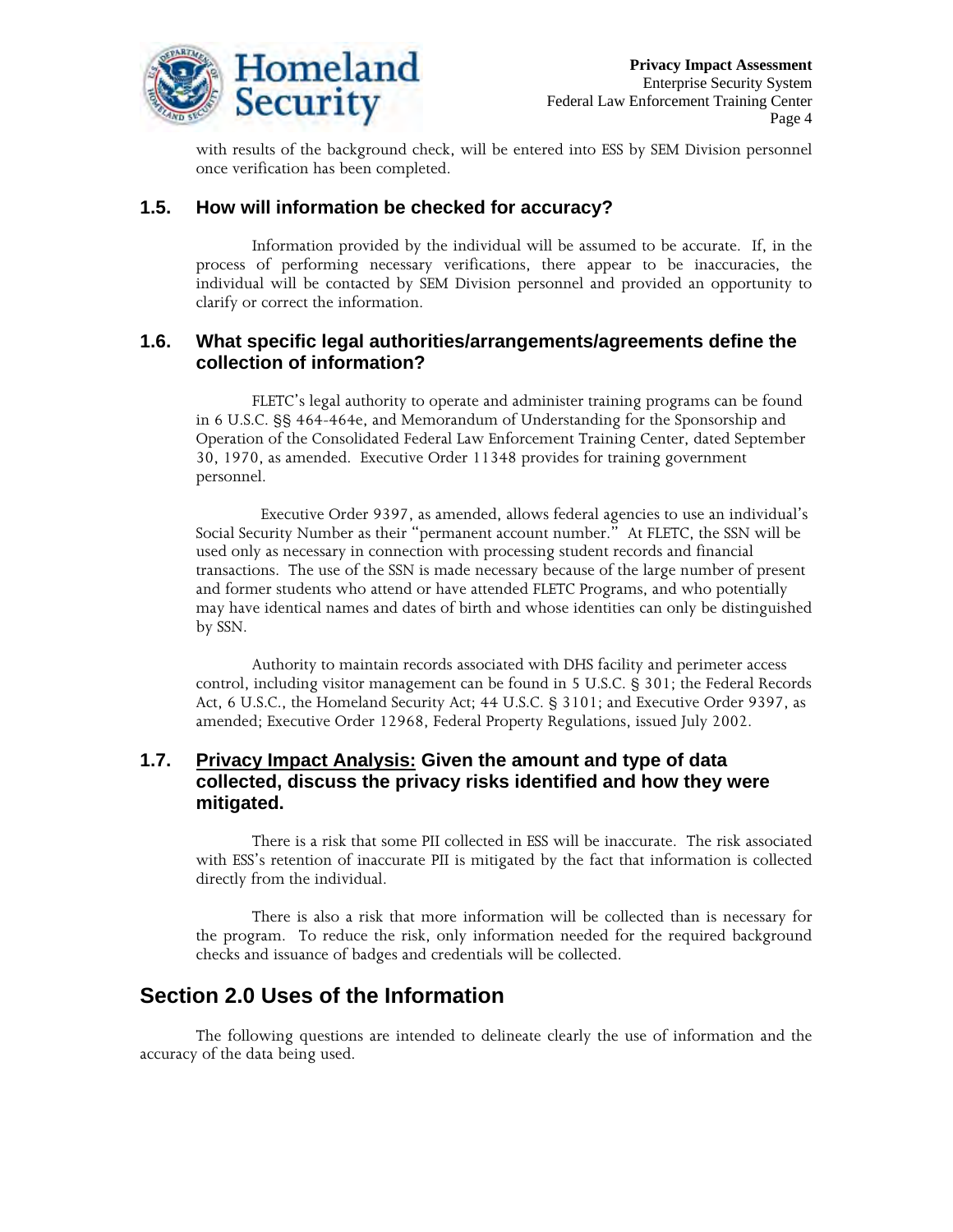

### **2.1 Describe all the uses of information.**

The information in ESS will be used to:

- Conduct background checks to ensure safety and security of FLETC sites and personnel;
- Create an identification badge to be worn at all times while on a FLETC site;
- Contact family and employer in case of emergency;
- Establish eligibility for driver-related training and driving privileges while at the FLETC; and
- Perform investigative or law enforcement activities as required, such as vehicle accidents, injury accidents, alleged misconduct, etc.

### **2.2 What types of tools are used to analyze the data and what type of data may be produced?**

The system will not analyze data.

### **2.3 If the system uses commercial or publicly available data please explain why and how it is used.**

The system will not use or collect commercial or publicly available data; only data provided by individuals and the final result of the background investigation. The scope of a background investigation determines whether commercial and publicly available data will be collected, however, commercial and publicly available data is not captured or used by ESS. For more information on background investigations, please consult DHS/ALL – 023 Personnel Security Management System of Records (January 16, 2009, 74 FR 3084).

### **2.4 Privacy Impact Analysis: Describe any types of controls that may be in place to ensure that information is handled in accordance with the above described uses.**

There is a risk that users who do not have a need to know will access ESS information. To mitigate this risk, the SEM Division has mandated that only privileged users of ESS will have access to information. Information is maintained within the system only. Hard copy forms are destroyed upon final adjudication of the access request.

For current records, file permissions protect retention information from unauthorized access, modification, and deletion.

# **Section 3.0 Retention**

The following questions are intended to outline how long information will be retained after the initial collection.

### **3.1 How long is information retained?**

 Information maintained within the system will be destroyed no later than five years after the expiration of the relationship with the individual requesting access or upon notification of death. Identification credentials including cards, badges, parking permits,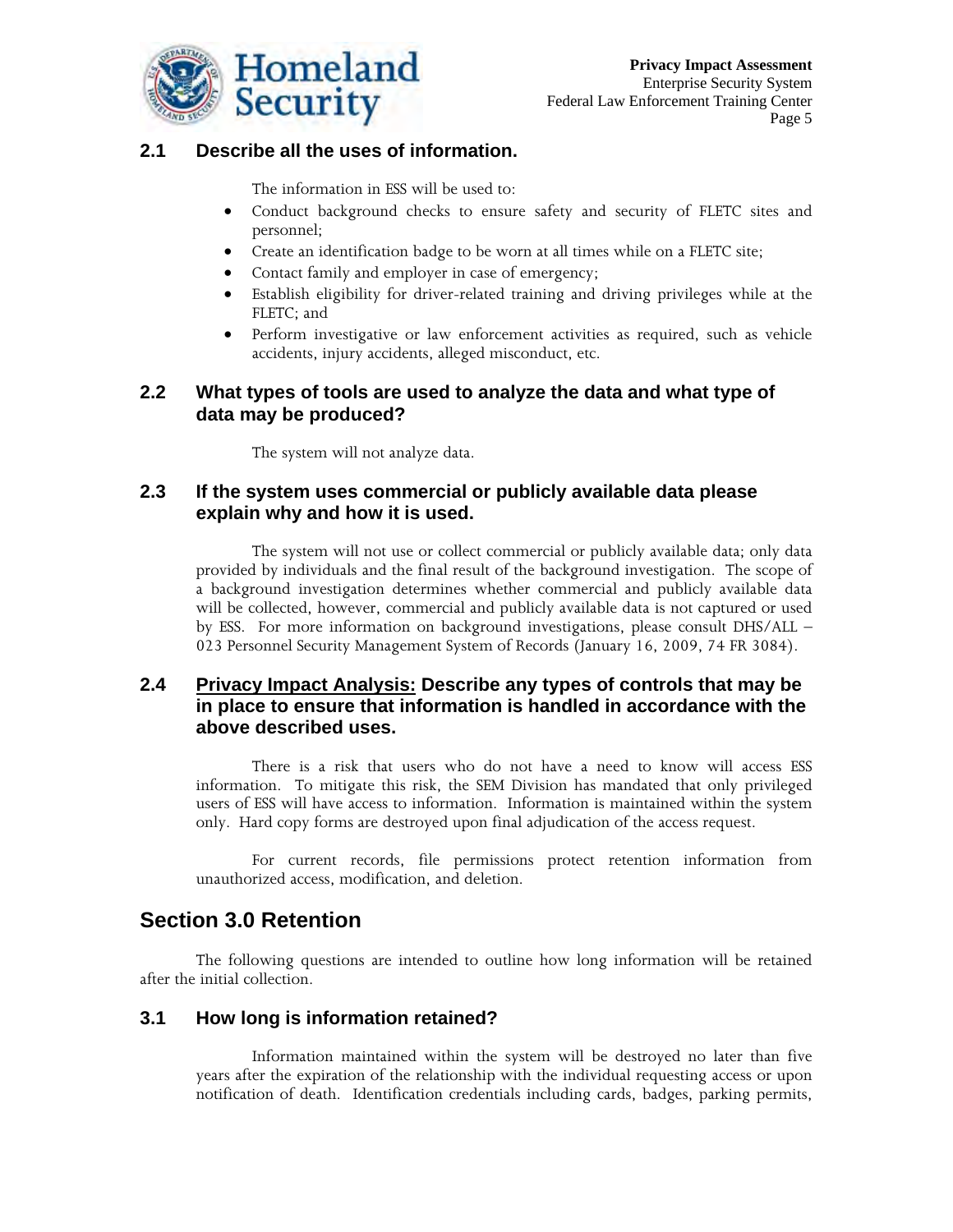

photographs, agency permits, and visitor passes will be destroyed three months after return to the issuing office.

### **3.2 Has the retention schedule been approved by the component records officer and the National Archives and Records Administration (NARA)?**

These records will be maintained in accordance with General Records Schedule (GRS) 18, Item 22a and GRS 11, Item 4a.

### **3.3 Privacy Impact Analysis: Please discuss the risks associated with the length of time data is retained and how those risks are mitigated.**

Many visitors to FLETC return periodically. Personal information may change frequently, and information contained in the system may become inaccurate. To mitigate this risk, the records of individuals that return to FLETC will be updated and then maintained only as required. The opportunity to change and verify PII each time access is renewed minimizes the risk that inaccurate information will be maintained.

Furthermore, the retention schedule established above mitigates the risk that information of any kind will be retained indefinitely.

## **Section 4.0 Internal Sharing and Disclosure**

The following questions are intended to define the scope of sharing within the Department of Homeland Security.

### **4.1 With which internal organizations is the information shared, what information is shared and for what purpose?**

Any information contained within the system may be shared within DHS for personnel security purposes or with those individuals demonstrating a need to know.

### **4.2 How is the information transmitted or disclosed?**

Information sharing requests are received in writing or in person. Information may be disclosed in hard copy, electronic copy, or verbally upon receipt of a valid request from an authorized agent of the requesting agency. Information will be made available in the format requested.

### **4.3 Privacy Impact Analysis: Considering the extent of internal information sharing, discuss the privacy risks associated with the sharing and how they were mitigated.**

There is a risk that information will be inappropriately disclosed. To mitigate this risk, SEM Division personnel will limit access to information within ESS to individuals who have demonstrated a need to know. Furthermore, the destruction and/or deletion of information mandated in the retention schedule also reduces the risk that PII will be inappropriately disclosed.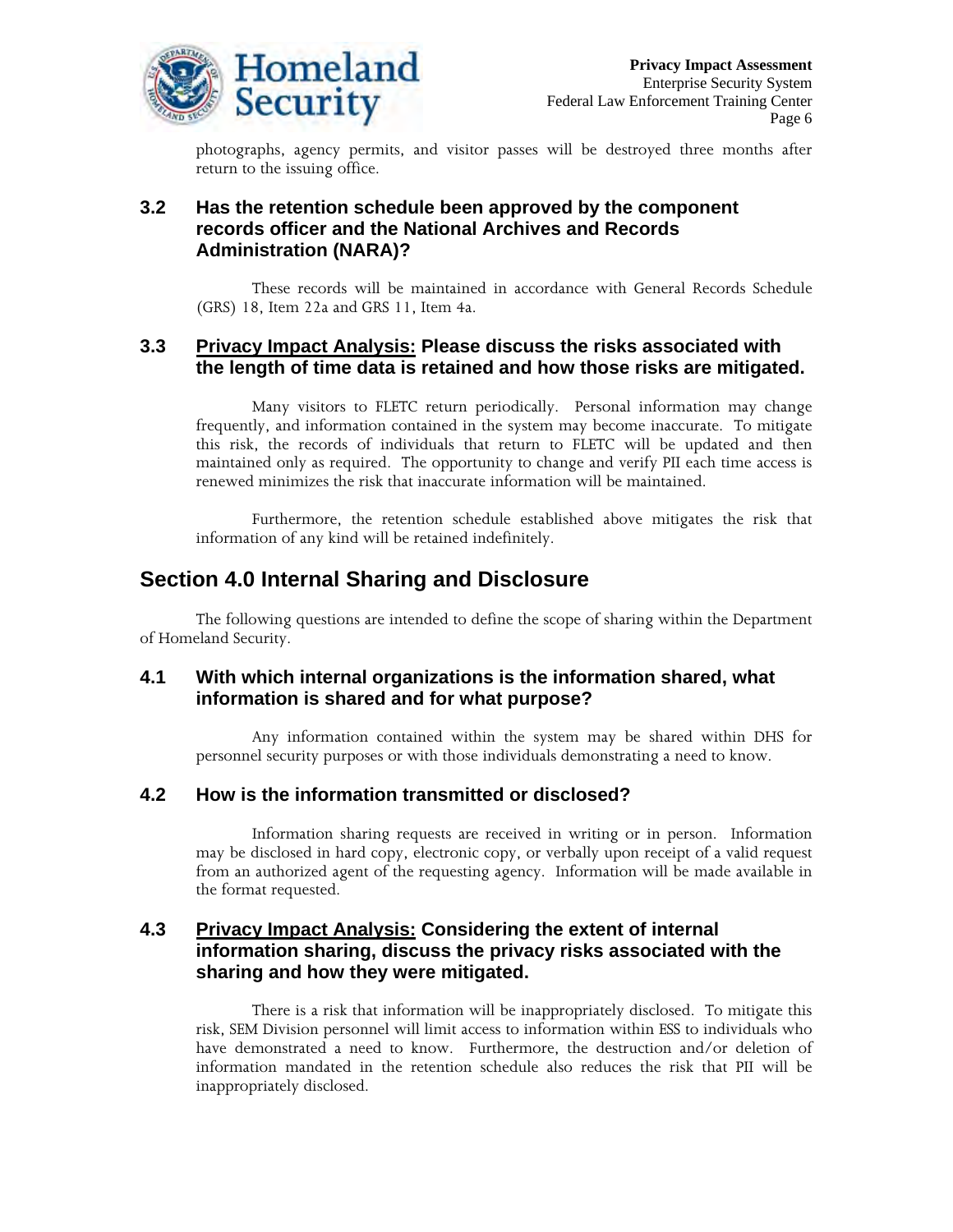

# **Section 5.0 External Sharing and Disclosure**

The following questions are intended to define the content, scope, and authority for information sharing external to DHS which includes federal, state and local government, and the private sector.

### **5.1 With which external organizations is the information shared, and for what purpose?**

Information contained in ESS will be shared externally to accomplish the required suitability determinations, in connection with an investigation, or legal or administrative proceedings that require the information. This is a manual process and there is no interconnectivity or data matching. Only SEM Division personnel share information with external organizations.

### **5.2 Is the sharing of personally identifiable information outside the Department compatible with the original collection? If so, is it covered by an appropriate routine use in a SORN? If so, please describe. If not, please describe under what legal mechanism the program or system is allowed to share the personally identifiable information outside of DHS.**

The sharing of PII outside the Department is compatible with the original collection of information. The primary uses include validation of suitability and background investigations to determine level of access. External sharing is consistent with the routine uses published in DHS/ALL -024 Facility and Perimeter Access Control and Visitor Management System of Records (January 16, 2009, 74 FR 3081).

### **5.3 How is the information shared outside the Department and what security measures safeguard its transmission?**

Information shared in accordance with routine uses published in DHS/ALL -024 Facility and Perimeter Access Control and Visitor Management System of Records (January 16, 2009, 74 FR 3081) will be transmitted verbally or in hard copy. Direct communication between FLETC personnel and the appropriate agency will occur to provide the necessary information.

### **5.4 Privacy Impact Analysis: Given the external sharing, explain the privacy risks identified and describe how they were mitigated.**

The risk is that information transmitted would be misunderstood or not provided within context. This risk will be mitigated when SEM Division personnel provide the information and can give context to those performing enforcement activities. There is further risk that the information will be compromised. The risk will be mitigated by restricting information in the system to those performing enforcement.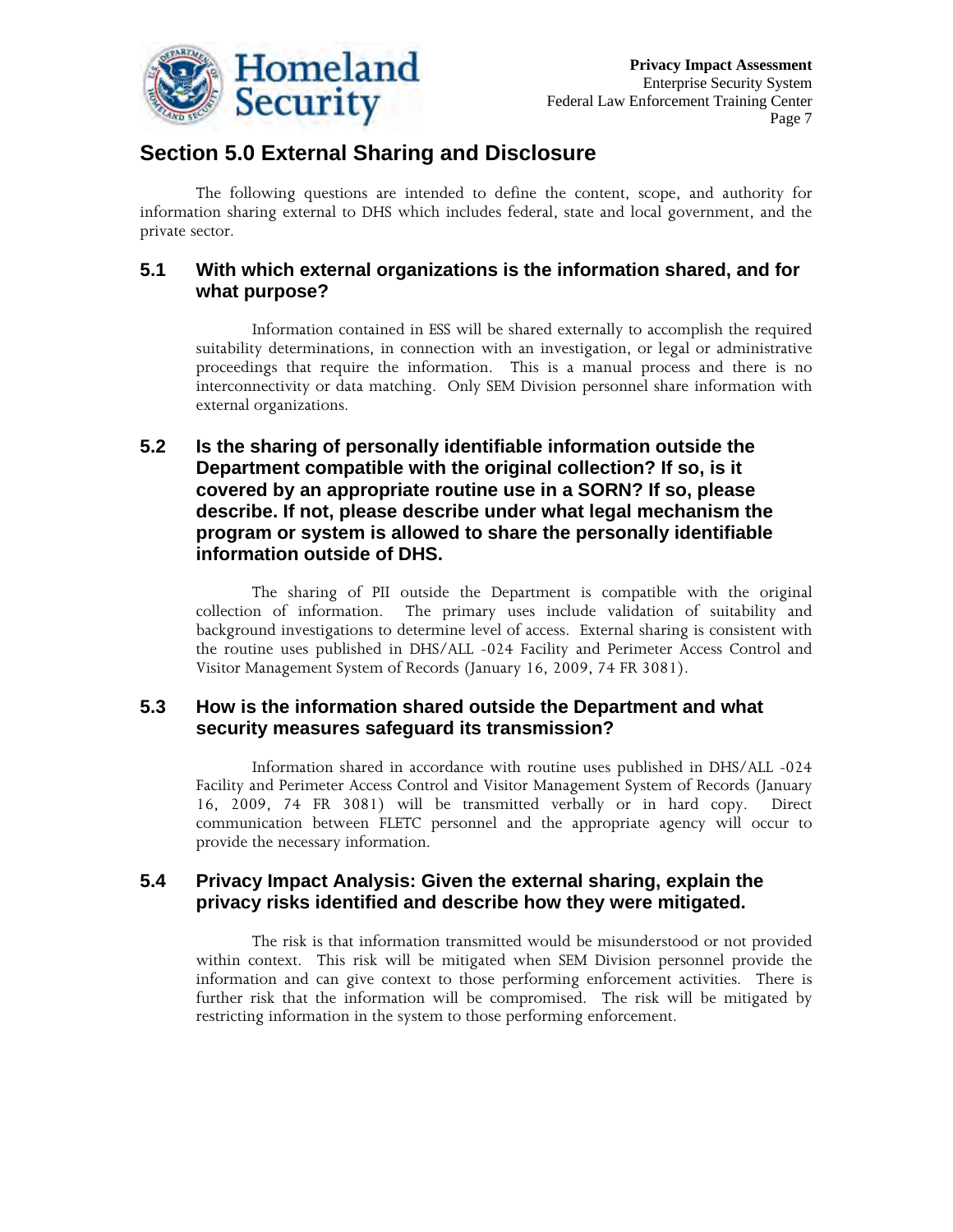

# **SECTION 6.0 NOTICE**

The following questions are directed at notice to the individual of the scope of information collected, the right to consent to uses of said information, and the right to decline to provide information.

### **6.1 Was notice provided to the individual prior to collection of information?**

Yes, notice is provided through this Privacy Impact Assessment, the DHS/ALL - 024 Facility and Perimeter Access Control and Visitor Management System of Records (January 16, 2009, 74 FR 3081), as well as through Privacy Act Statements at the point of collection.

### **6.2 Do individuals have an opportunity and/or right to decline to provide information?**

Yes. However, individuals who decline to provide the required information will not be granted access to FLETC facilities.

### **6.3 Do individuals have the right to consent to particular uses of the information, and if so, how does the individual exercise the right?**

Records are shared consistent with published routine uses in DHS/ALL -024 Facility and Perimeter Access Control and Visitor Management System of Records (January 16, 2009, 74 FR 3081). For uses not covered under this SORN, the subject of the records must authorize the release in advance of sharing.

### **6.4 Privacy Impact Analysis: Describe how notice is provided to individuals, and how the risks associated with individuals being unaware of the collection are mitigated.**

There is a risk that lack of notice will be provided to individuals. This risk is mitigated when individuals are provided a Privacy Act Statement on the form used to collect their information. Because this information is used solely to provide individual identification in order to access FLETC facilities, there will be no instances in which the individual is unaware of the collection of this information and its intended use.

# **Section 7.0 Access, Redress and Correction**

The following questions are directed at an individual's ability to ensure the accuracy of the information collected about them.

### **7.1 What are the procedures which allow individuals to gain access to their own information?**

Individual requests for records may be submitted in writing to the Disclosure Office. Requesters are provided instructions for submitting requests on the FLETC.gov website. Requests should be addressed to the Privacy and Disclosure Officer, Federal Law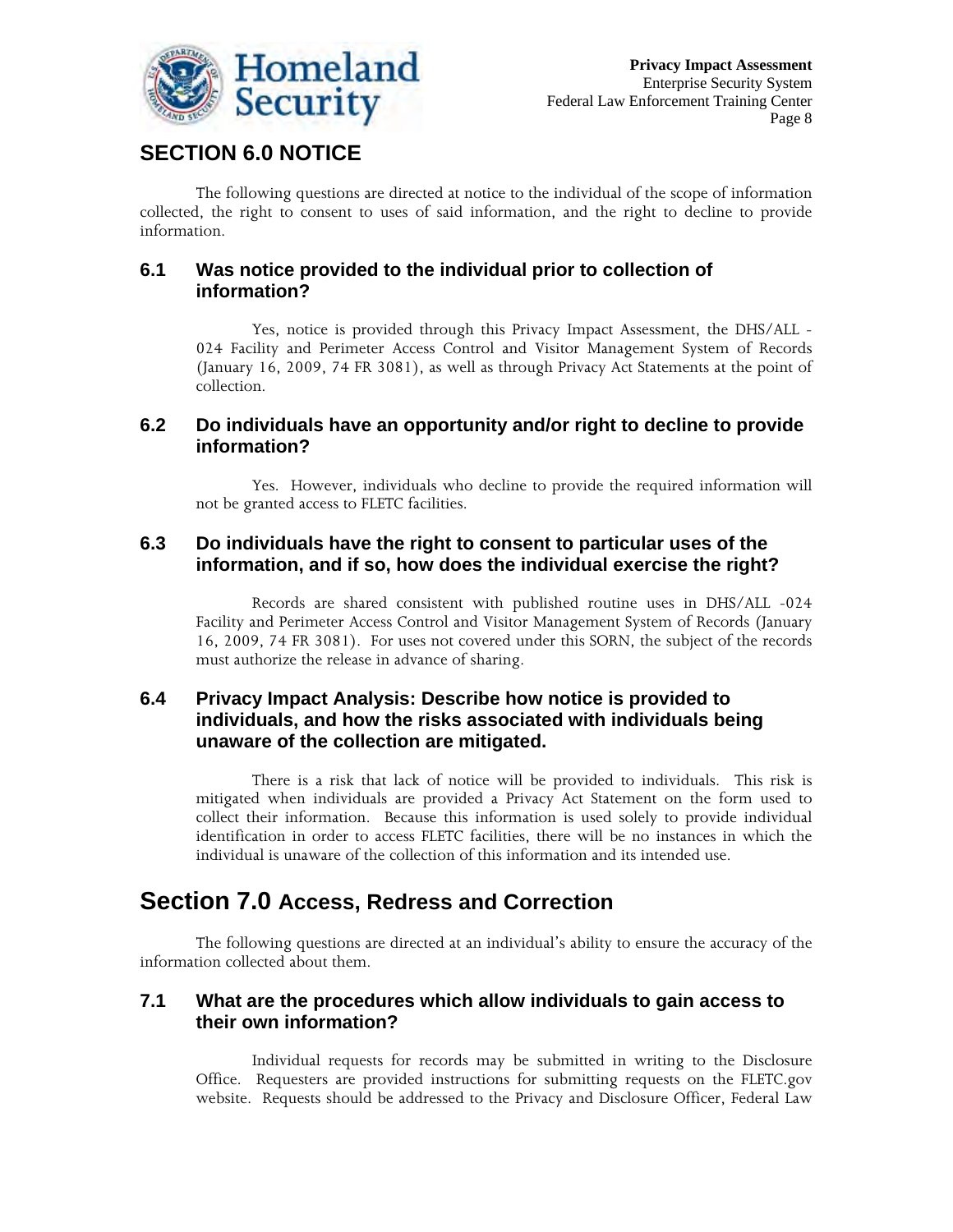

Enforcement Training Center, 1131 Chapel Crossing Road, Building 681, Glynco, Georgia 31524. Access procedures are also outlined in DHS/ALL -024 Facility and Perimeter Access Control and Visitor Management System of Records (January 16, 2009, 74 FR 3081).

### **7.2 What are the procedures for correcting inaccurate or erroneous information?**

See 7.1.

### **7.3 How are individuals notified of the procedures for correcting their information?**

Correction notification procedures are outlined in DHS/ALL -024 Facility and Perimeter Access Control and Visitor Management System of Records (January 16, 2009, 74 FR 3081).

### **7.4 If no formal redress is provided, are alternatives available to the individual?**

Redress is provided. See 7.1.

### **7.5 Privacy Impact Analysis: Please discuss the privacy risks associated with the redress available to individuals and how those risks are mitigated.**

There is risk that individuals will not be permitted access FLETC due to inaccurate information provided. This risk is mitigated when information is provided directly from individuals to FLETC for the sole purpose of gaining access to training sites. If for any reason the individual is denied access and requests a copy of the record used to make this determination, they will be directed to the Privacy and Disclosure Officer, Federal Law Enforcement Training Center, 1131 Chapel Crossing Road, Glynco, Georgia 31524. If the issue is not resolved to the individual's satisfaction through this process, an appeal may be submitted to the Director, Federal Law Enforcement Training Center.

# **Section 8.0 Technical Access and Security**

The following questions are intended to describe technical safeguards and security measures.

### **8.1 What procedures are in place to determine which users may access the system and are they documented?**

Access to this system will be determined by the individual's duty and role. Only SEM Division personnel will have access and will be required to complete both Privacy and IT Security Training prior to access being granted. There are also Rules of Behavior that must be completed and signed before access is granted. The procedures for granting access are outlined in FLETC Directive and Manual 4900, Information Technology System Rules of Behavior and Use Agreements.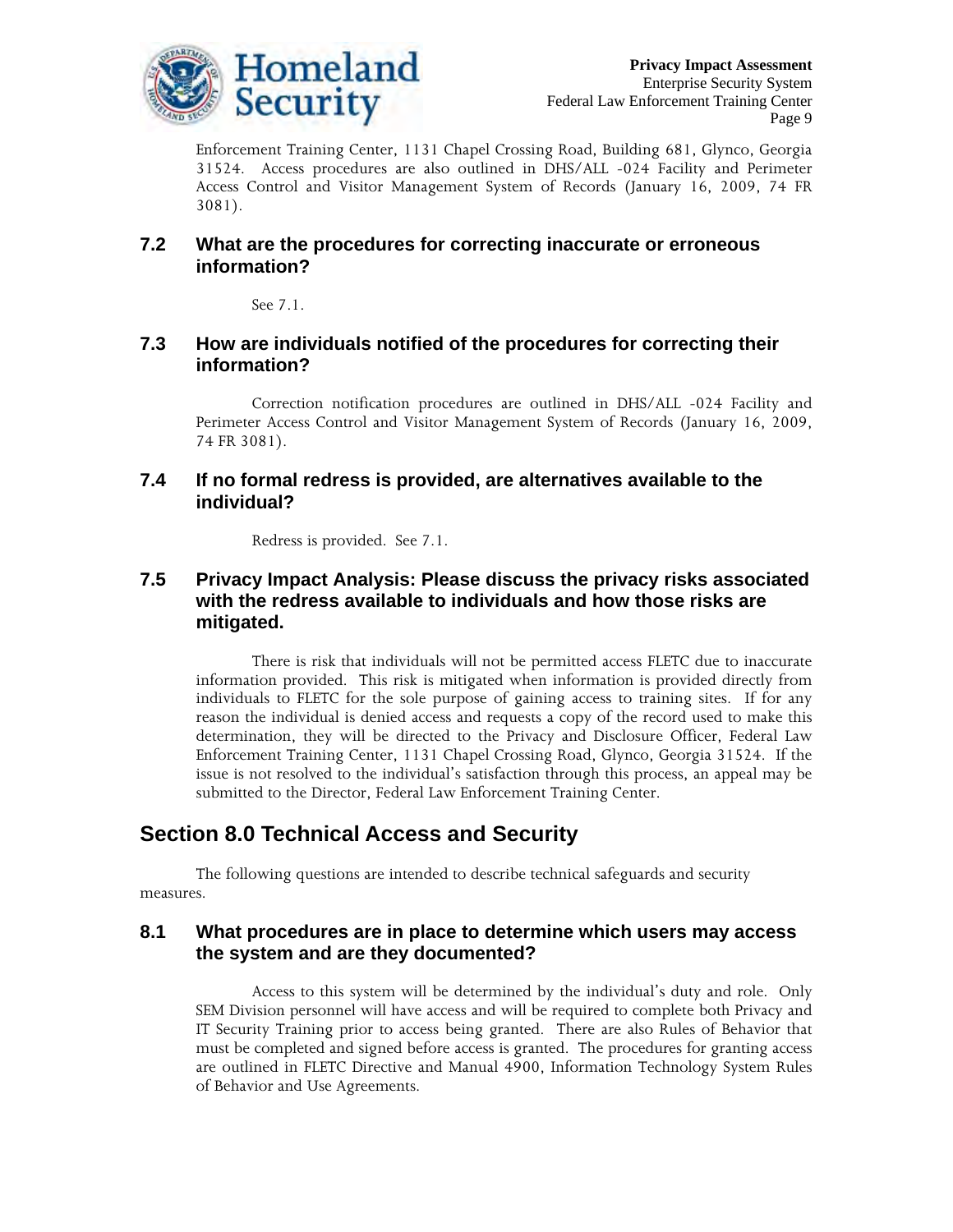

### **8.2 Will Department contractors have access to the system?**

Department contractors who require the information to perform their duties will have access to the system. Training requirements are the same as for FLETC personnel. Before contractors may be granted access, non-disclosure agreements must be in place either through appropriate contract language and obtaining a signed non-disclosure agreement.

### **8.3 Describe what privacy training is provided to users either generally or specifically relevant to the program or system?**

All users must complete both privacy and IT Security training prior to being granted access to the system and annually thereafter.

### **8.4 Has Certification & Accreditation been completed for the system or systems supporting the program?**

The C&A was submitted to DHS and granted Authority to Operate on May 19, 2009.

### **8.5 What auditing measures and technical safeguards are in place to prevent misuse of data?**

Access roles are determined by managers and will be reviewed periodically to ensure that users have the appropriate access. Access will be audited and the audit logs reviewed on a regular basis.

### **8.6 Privacy Impact Analysis: Given the sensitivity and scope of the information collected, as well as any information sharing conducted on the system, what privacy risks were identified and how do the security controls mitigate them?**

There is a risk that data will be lost or inappropriately disclosed. This risk is mitigated by existing procedures that outline appropriate controls to obtain access to the system, the auditing capabilities of the system, and the restrictions placed on downloading, transferring, and printing information.

Audit logs that document system and user activity will be reviewed periodically and any inappropriate or questionable activity will be investigated and appropriate action taken.

ESS uses the following controls:

- Access will be limited to trained SEM Division personnel;
- Users must take Privacy and IT Security Training prior to being granted access to the system;
- Systems will be maintained in secured areas with limited access; and
- Passwords will meet system-defined criteria.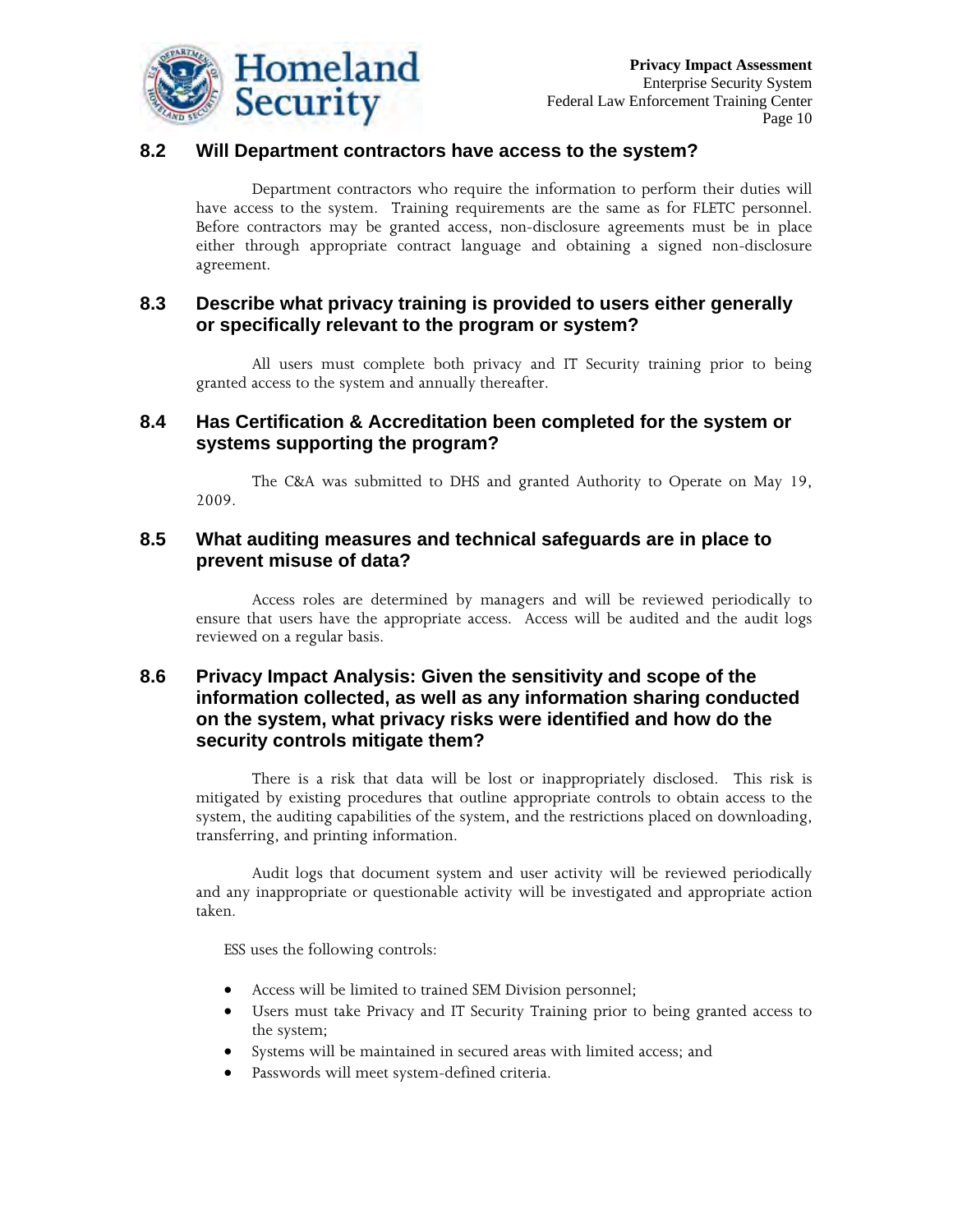

# **Section 9.0 Technology**

The following questions are directed at critically analyzing the selection process for any technologies utilized by the system, including system hardware, RFID, biometrics and other technology.

### **9.1 What type of project is the program or system?**

The ESS system is a commercial off-the-shelf system.

### **9.2 What stage of development is the system in and what project development lifecycle was used?**

The ESS is currently in the operational stage of its System Development Life Cycle.

### **9.3 Describe how data integrity, privacy, and security were analyzed as part of the decisions made for your system.**

Data is encrypted using Triple Data Encryption Standard (DES). Triple DES provides a relatively simple method of increasing the [key size](http://en.wikipedia.org/wiki/Key_size) of DES to protect against [brute force attacks](http://en.wikipedia.org/wiki/Brute_force_attack), without requiring a completely new block cipher algorithm. Data at rest is the methodology used to store data on the server. Privacy at the workstation is addressed through policy.

### **9.4 Does the project employ technology which may raise privacy concerns? If so please discuss their implementation.**

No. Multiple federal agencies including the Internal Revenue Service and the U.S. Air Force use this system.

# **Approval Signature**

#### **APPROVAL SIGNATURE**

Original signed and on file with the DHS Privacy Office Mary Ellen Callahan Chief Privacy Officer Department of Homeland Security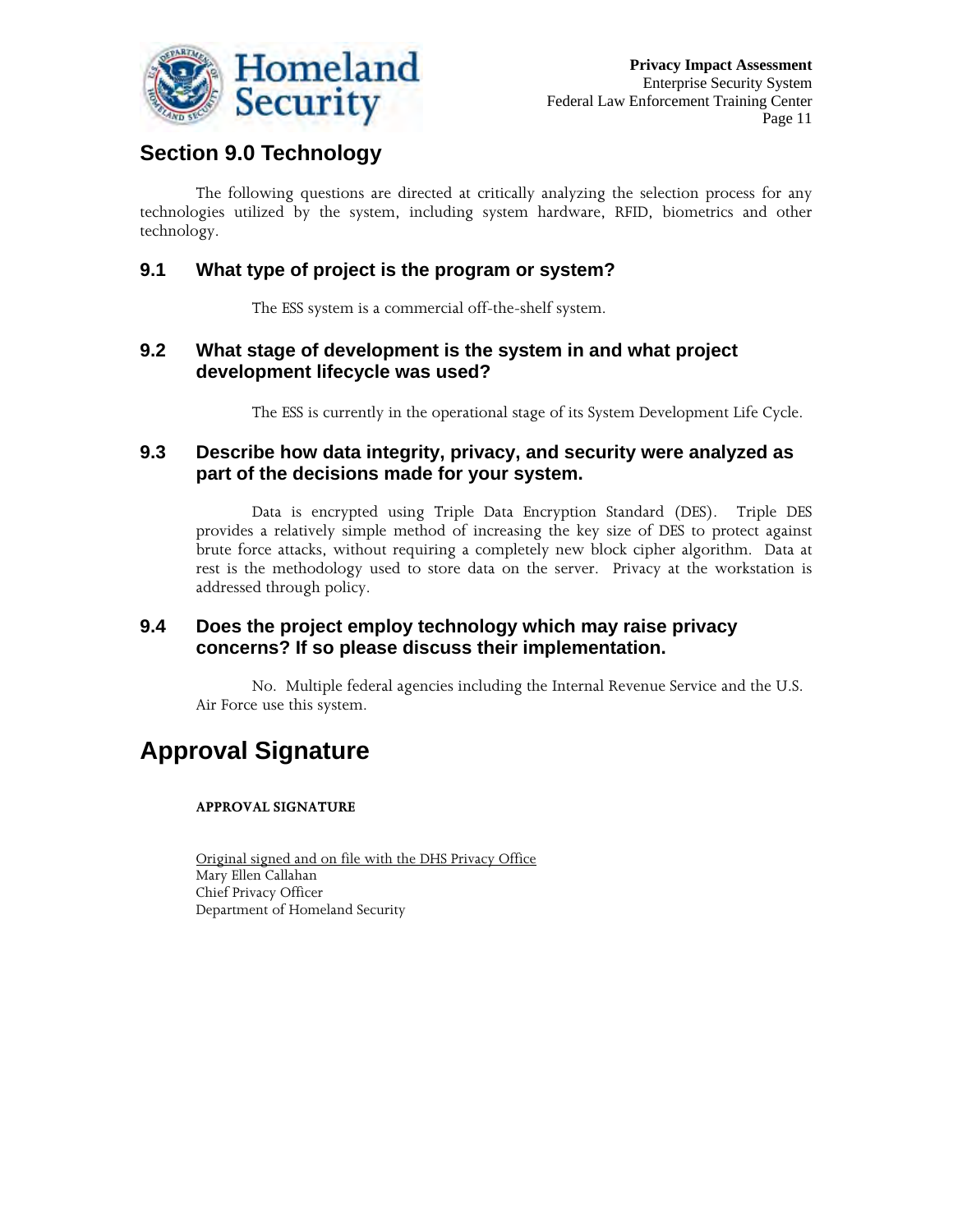

#### **Appendix A**

#### **Examples of Privacy Act Statements**

#### **PRIVACY ACT STATEMENT (employee badge application form)**

This information is provided in accordance with the Privacy Act of 1974 (5 USC § 552a). Authority for this information is 5 USC § 301, 5 USC § 4101 et seq. Executive Order 11348 and Department of Homeland Security Delegation Number 7050. Disclosure of this information is voluntary. Failure to provide requested information may result in denial of access to the FLETC.

#### **PRIVACY ACT STATEMENT (student registration form)**

#### **Authority**

The authority to collect the information is derived from the Government Employees Training Act, 5 USC §§ 4101-4118 as implemented by Executive Order 11348 of April 20, 1969, Reorganizing Plan No. 26 of 1950, the Department of the Treasury Order No. 140-01(Federal Law Enforcement Training Center), and Memorandum of Understanding for the Sponsorship and Operation of the Consolidated Federal Law Enforcement Training Center.

#### **Purpose and Uses**

The information you supply will be used to assist the government in retrieving information documenting your training. If you furnish none of the information requested, your attendance in training will be immediately terminated. These records and information in the records may be used to: (1) disclose pertinent information to appropriate federal, state, local or foreign agencies responsible for investigating or prosecuting the violations of, or for enforcing or implementing, a statute, rule, regulation, order, or license, where the disclosing agency becomes aware of an indication of a violation or potential violation of civil or criminal law or regulation; (2) disclose information to a federal, state, or local agency, maintaining civil, criminal or other relevant enforcement information or other pertinent information, which has requested information relevant to or necessary to the requesting agency's or the bureau's hiring or retention of an individual, or issuance of a security clearance, license, contract, grant, or other benefit; (3) disclose information to a court, magistrate, or administrative tribunal in the course of presenting evidence. Other routine uses can be found in DHS/All-003 - Department of Homeland Security General Training Records (November 25, 2008, 73 FR 71656).

#### **Effects of Nondisclosure**

If you furnish only part of the information required, an attempt will be made to maintain and process your records. If the information withheld is found to be essential to effectively maintaining and processing your records, you will be so informed, and your training will terminate unless you supply the missing information.